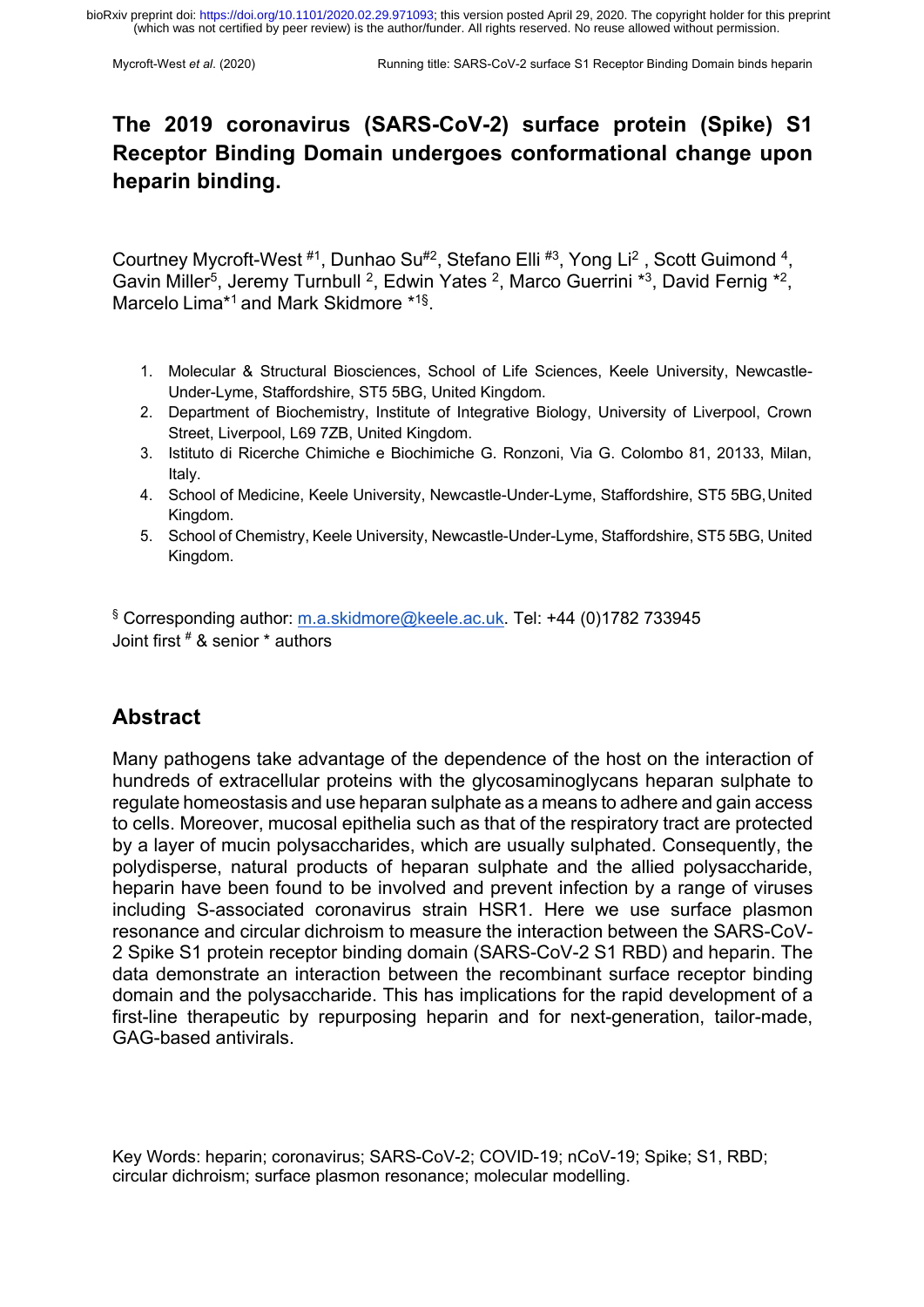Mycroft-West *et al*. (2020)

### **Introduction**

Heparin, the second most widely used drug by weight globally, is formulated as a polydisperse, heterogenous natural product. Unfractionated heparin, low molecular weight heparins and heparinoids are clinically approved as anticoagulants / thrombotic with excellent safety, stability, bioavailability and pharmacokinetic profiles. Crucially, heparin and its derivatives, some of which lacking significant anticoagulant activity<sup>1</sup>, are an under-exploited antiviral drug class, despite possessing broad-spectrum activity against a multitude of distinct viruses, including *coronaviridae* and SARS- associated coronavirus strain HSR1<sup>2</sup>, in addition to flaviviruses<sup>3,4</sup>, herpes<sup>5</sup>, influenza<sup>6</sup> and HIV<sup>7,8</sup>.

Traditional drug development processes are slow and ineffective against emerging public health threats such as the current SARS-CoV-2 coronavirus outbreak which makes the repurposing of existing drugs a timely and attractive alternative. Heparin, a well-tolerated anticoagulant pharmaceutical, has been used safely in medicine for over 80 years and alongside its anticoagulant activities, its ability to prevent viral infection, including *coronaviridae*, has been described<sup>1</sup>. Furthermore, the closely related glycosaminoglycan (GAG) member, heparan sulphate (HS), is known to bind CoV surface proteins and to be used by coronavirus for its attachment to target cells<sup>9</sup>.

Currently, there are no commercially available medicinal products designed to treat and/or prevent infections associated with the new SARS-CoV-2 coronavirus outbreak. Here, we describe preliminary tests for the ability of the SARS-CoV-2 S1 RBD tobind heparin, an important prerequisite for the underpinning research related to the development of SARS-CoV-2 heparin-based therapeutic.

# **Methods & Materials**

### **2.1 Recombinant expression of SARS-CoV-2 S1 RBD**

Residues 330−583 of the SARS-CoV-2 Spike Protein (GenBank: MN908947) were cloned upstream of a N-terminal 6 x HisTag in the pRSETA expression vector and transformed into SHuffle® T7 Express Competent *E. coli* (NEB, UK). Protein expression was carried out in MagicMedia™ *E. coli* Expression Media (Invitrogen, UK) at 30°C for 24 hrs, 250 rpm. The bacterial pellet was suspended in 5 mL lysis buffer (BugBuster Protein Extraction Reagent, Merck Millipore, UK; containing DNAse) and incubated at room temperature for 30 mins. Protein was purified from inclusion bodies using IMAC chromatography under denaturing conditions. On-column protein refolding was performed by applying a gradient with decreasing concentrations of the denaturing agent (6 - 0 M Urea). After extensive washing, protein was eluted using 20 mM  $NaH<sub>2</sub>PO<sub>4</sub>$ , pH 8.0, 300 mM NaCl, 500 mM imidazole. Fractions were pooled and buffer-exchanged to phosphate-buffered saline (PBS; 140 mM NaCl, 5 mM NaH<sub>2</sub>PO<sub>4</sub>, 5 mM Na<sub>2</sub>HPO<sub>4</sub>, pH 7.4; Lonza, UK) using a Sephadex G-25 column (GE Healthcare, UK). Recombinant protein was stored at -20°C until required.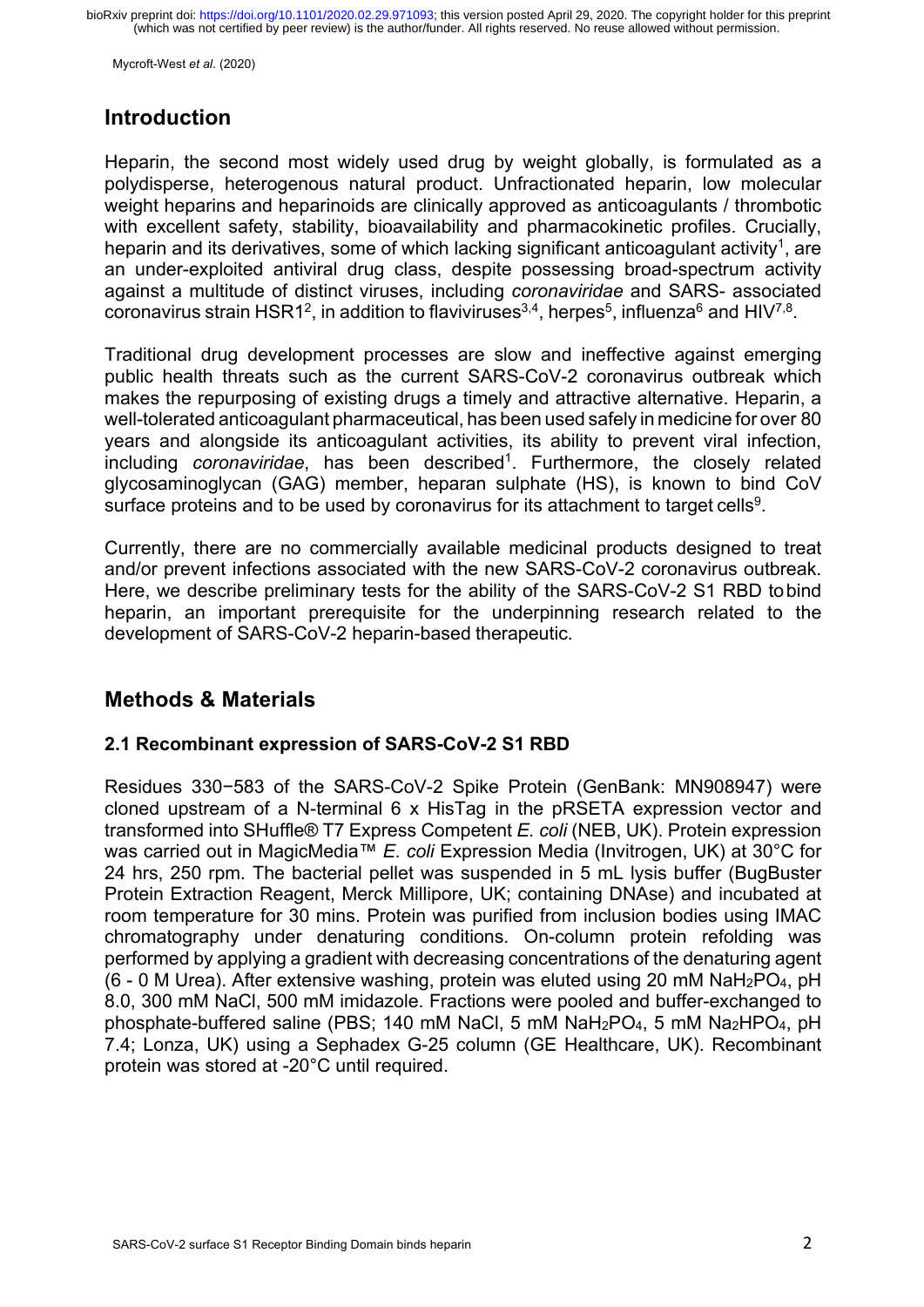(which was not certified by peer review) is the author/funder. All rights reserved. No reuse allowed without permission. bioRxiv preprint doi: [https://doi.org/10.1101/2020.02.29.971093;](https://doi.org/10.1101/2020.02.29.971093) this version posted April 29, 2020. The copyright holder for this preprint

Mycroft-West *et al*. (2020)

#### **2.2 Secondary structure determination of SARS-CoV-2 S1 RBD by circular dichroism spectroscopy**

The circular dichroism (CD) spectrum of the SARS-CoV-2 S1 RBD in PBS was recorded using a J-1500 Jasco CD spectrometer (Jasco, UK), Spectral Manager II software (JASCO, UK) and a 0.2 mm pathlength, quartz cuvette (Hellma, USA) scanning at 100 nm.min-1 with 1 nm resolution throughout the range 190 - 260 nm. All spectra obtained were the mean of five independent scans, following instrument calibration with camphorsulphonic acid. SARS-CoV-2 S1 RBD was buffer-exchanged (prior to spectral analysis) using a 5 kDa Vivaspin centrifugal filter (Sartorius, Germany) at 12,000 g, thrice and CD spectra were collected using 21 μl of a 0.6 mg.ml-1 solution in PBS, pH 7.4. Spectra of heparin (porcine mucosal heparin), its derivative and oligosaccharides were collected in the same buffer at approximately comparable concentrations, since these are disperse materials. Collected data were analysed with Spectral Manager II software prior to processing with GraphPad Prism 7, using second order polynomial smoothing through 21 neighbours. Secondary structural prediction was calculated using the BeStSel analysis server<sup>10</sup>. To ensure that the CD spectral change of SARS-CoV-2 S1 RBD in the presence of porcine mucosal heparin did not arise from the addition of the heparin alone, which is known to possess a CD spectrum at high concentrations<sup>11,12</sup> a difference spectrum was analysed. The theoretical, CD spectrum that resulted from the arithmetic addition of the CD spectrum of the SARS-CoV-2 S1 RBD and that of the heparin differed from the observed experimental CD spectrum of SARS-CoV-2 S1 RBD mixed with heparin. This demonstrates that the change in the CD spectrum arose from a conformational change following binding to porcine mucosal heparin.

#### **2.3 Surface Plasmon Resonance determination of SARS-CoV-2 S1 RBD binding to unfractionated heparin.**

Human FGF2 was produced as described by Duchesne *et al.13*. Porcine mucosal heparin was biotinylated at the reducing end using hydroxylamine biotin (ThermoFisher, UK) as described by Thakar *et al.* <sup>14</sup>. Heparin (20 µl of 50 mg mL<sup>-1</sup>) was reacted with 20 µl hydroxylamine-biotin in 40 µl 300 mM aniline (Sigma-Aldrich, UK) and 40 µl 200 mM acetate pH 6 for 48 h at 37 °C. Free biotin was removed by gel-filtration chromatography on Sephadex G25 (GE LifeSciences, UK).

A P4SPR, multi-channel Surface Plasmon Resonance (SPR) instrument (Affinté Instruments; Montréal, Canada) was employed with a gold sensor chip that was plasma cleaned prior to derivatization. A self-assembled monolayer of mPEG thiol and biotin mPEG was formed by incubating the chip in a 1 mM solution of these reagents at a 99:1 molar ratio in ethanol for 24 hrs<sup>15</sup>. The chip was rinsed with ethanol and placed in the instrument. PBS (1X) was used as the running buffer for the three sensing and a fourth background channel at 500 µl.min<sup>-1</sup>, using an Ismatec pump. Twenty micrograms of streptavidin (Sigma, UK; 1 ml in PBS) were injected over the four sensor channels. Subsequently, biotin-heparin (1 ml) was injected over the three sensing channels.

Binding experiments used PBS with 0.02% Tween 20 (v/v) as the running buffer. The ligand was injected over the three sensing channels, diluted to the concentration indicated (see figures) at 500  $\mu$ l.min<sup>-1</sup>. Sensor surfaces with bound FGF2 were regenerated by a wash with 2 M NaCl (Fisher Scientific, UK). However, this was found to be ineffectual for SARS-CoV-2 S1 RBD. Partial regeneration of the surface was achieved with 20 mM HCl (VWR, UK) and only 0.25 % (w/v) SDS (VWR, UK) was found to remove the bound protein. After regeneration with 0.25 % (w/v/) SDS, fluidics and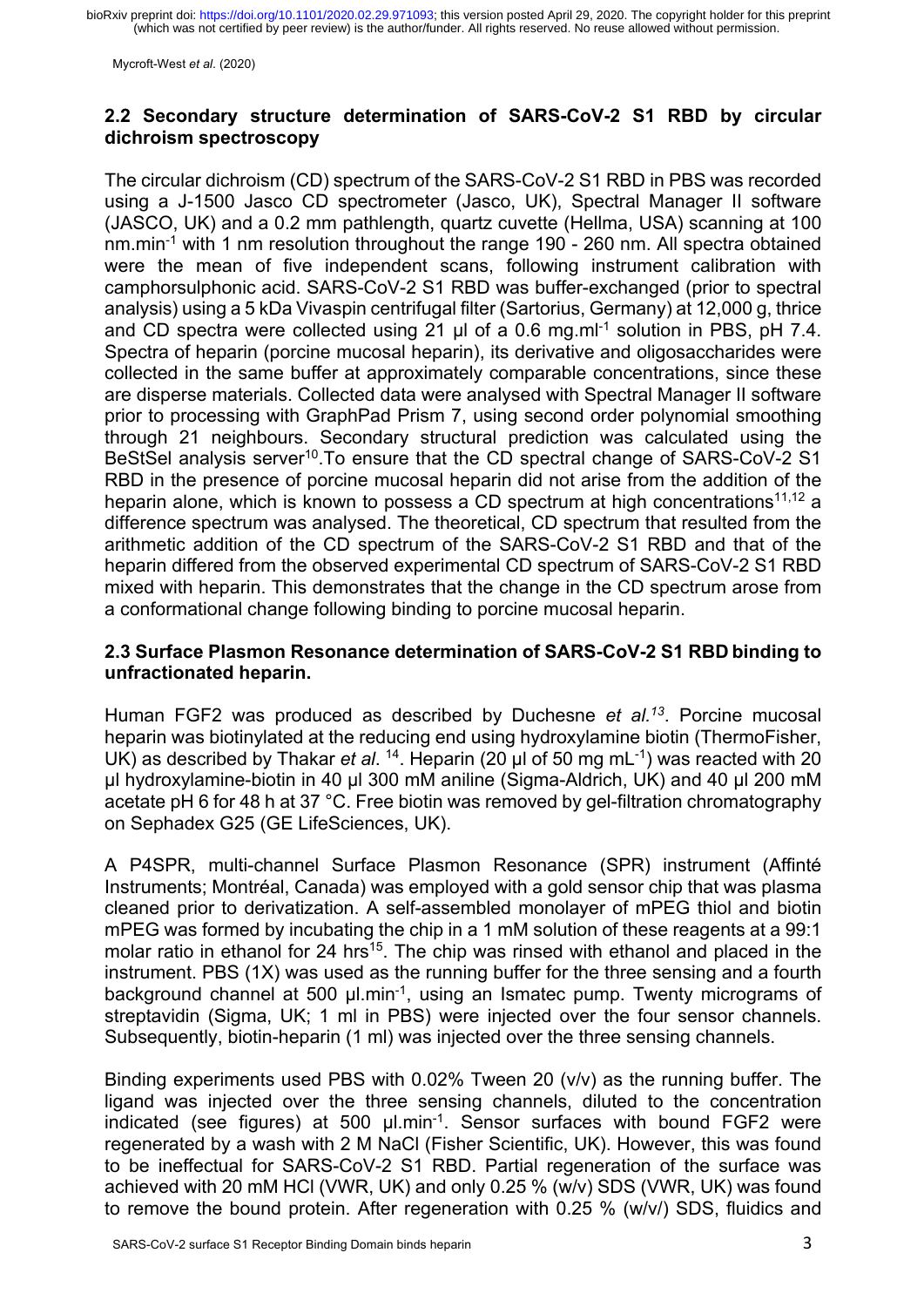surfaces were washed with 20 mM HCl to ensure all traces of the detergent were removed. Background binding to the underlying streptavidin bound to the mPEG/biotin mPEG self-assembled monolayer was determined by injection over the control channel. Responses are reported as the change in plasmon resonance wavelength, in nm and for the three control channels represent their average response.

### **Results**

#### **3.1 Surface Plasmon Resonance binding studies.**

FGF2, a well characterised heparin-binding protein was used to test the successful functionalization of the three sensing channels with biotin-heparin. Injection of 1 mL 100 nM FGF2 over the sensing channels elicited a significant response (Fig. 1A, injection between the red arrows). However, 100 nM FGF2 elicited no response in the control channel, functionalized solely with streptavidin (not shown). The bound FGF2 was removed by a wash with 2 M NaCl, as done previously for the IASys optical biosensor<sup>16</sup>.

When 65 nM SARS-CoV-2 S1 RBD was injected over the three sensing channels, there was an initial decrease in signal, followed by an increase, indicative of binding (Fig. 1B between red arrows). The initial decrease was due to a slightly lower refractive index of the SARS-CoV-2 S1 RBD protein solution compared to the PBS of the running buffer, which caused a negative bulk shift. This is demonstrated by the injection of 65 nM solution over the control channel, functionalized with just streptavidin, where there was a decrease in response, followed by a return to baseline when the channel was returned to running buffer (Fig. 1C, between red arrows). These data demonstrate that the SARS-CoV-2 S1 RBD protein binds specifically to heparin immobilised through its reducing-end and fails to bind to the underlying streptavidin / ethyleneglycol surface.

#### **3.2 Secondary structure determination of SARS-CoV-2 S1 RBD protein by circular dichroism spectroscopy**

Circular dichroism (CD) spectroscopy detects changes in protein secondary structure that occur in solution using UV radiation. Upon binding, conformational changes are detected and quantified using spectral deconvolution<sup>17</sup>. Indeed, SARS-CoV-2 S1 RBD underwent conformational change in the presence of heparin (Figure 2). Combined, helix content increased by 1.5% and global beta-sheet content decreased by 2.1%. The observed changes further demonstrate that the SARS-CoV-2 S1 RBD interacts with heparin in aqueous solution of physiological significance, whereby the major changes induced by heparin are those associated with antiparallel and helix content.

Basic amino acids are known to dictate the binding between proteins and heparin. With that in mind, primary sequence analysis of the expressed protein domain and analysis of the modelled SARS-CoV-2 S1 RBD structure (Figure 3) shows that there are several potential heparin binding sites and, more importantly, that thesespatches of basic amino acids are exposed on the protein surface.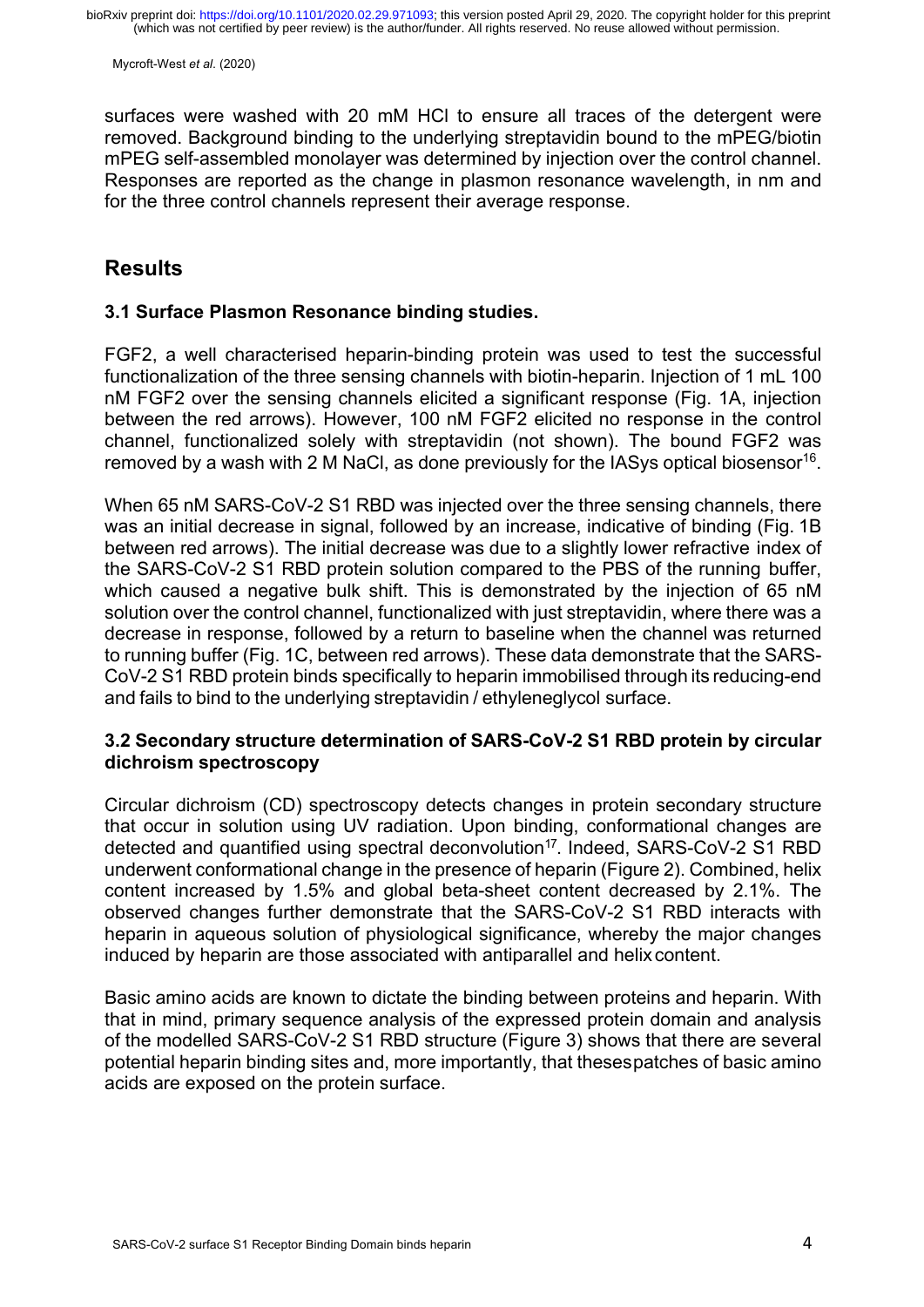(which was not certified by peer review) is the author/funder. All rights reserved. No reuse allowed without permission. bioRxiv preprint doi: [https://doi.org/10.1101/2020.02.29.971093;](https://doi.org/10.1101/2020.02.29.971093) this version posted April 29, 2020. The copyright holder for this preprint



**Figure 1. Interaction of FGF2 and 100 nM SARS-CoV-2 S1 RBD with immobilised heparin.** Reducing end biotinylated heparin (-) was immobilised on a streptavidin functionalised P4SPR sensor surface (no biotin-heparin (-) control). PBS running buffer flow rate was 500  $\mu$ l.min<sup>-1</sup>. The data for the three sensing channels are reported as an average response (-). The start of protein injections are indicated by blue arrows and the return of the surface to running buffer (PBST) by red arrows. (A) Injection of 100 nM FGF2. (B) Injection of 100 nM SARS-CoV-2 S1 RBD protein.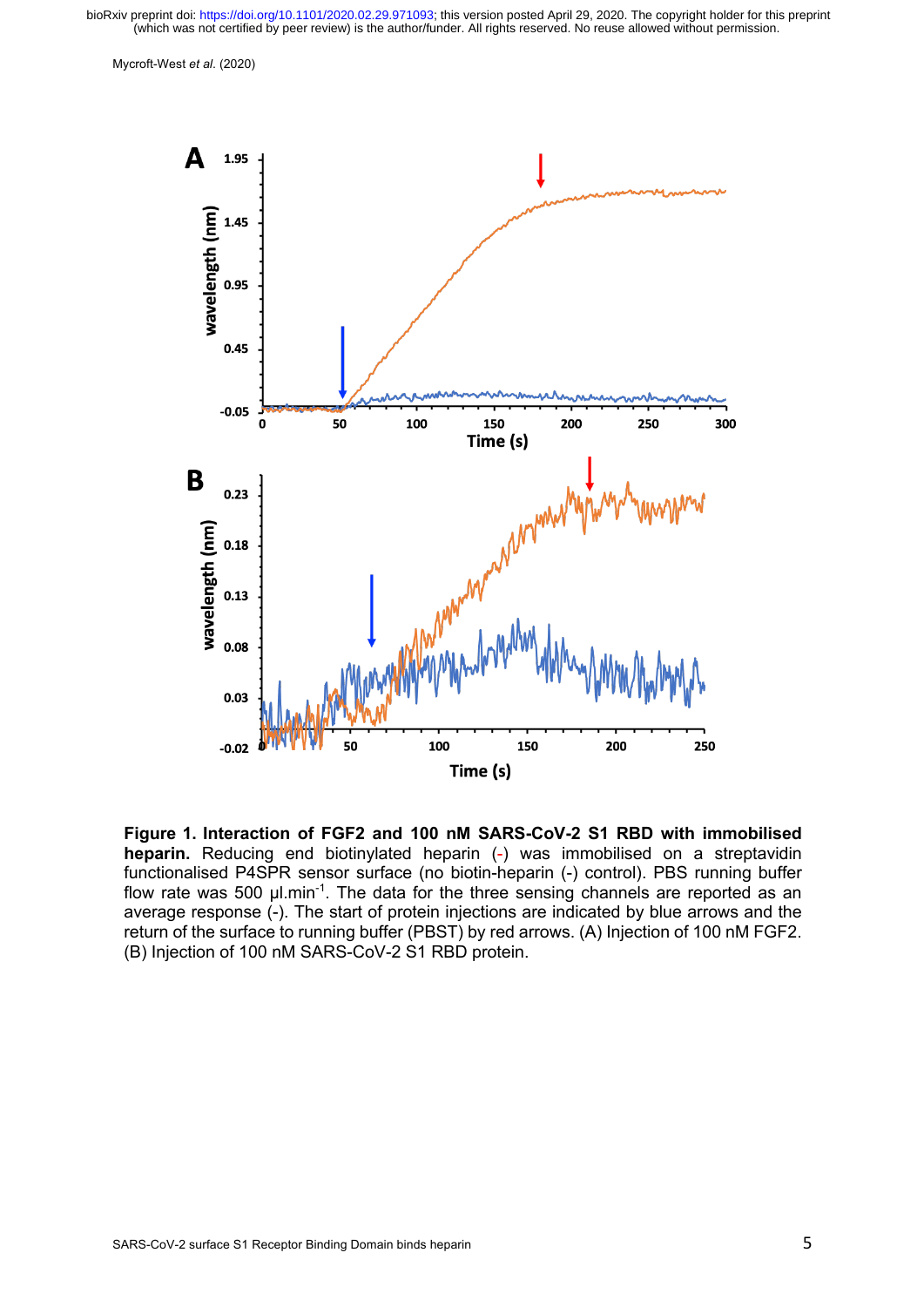(which was not certified by peer review) is the author/funder. All rights reserved. No reuse allowed without permission. bioRxiv preprint doi: [https://doi.org/10.1101/2020.02.29.971093;](https://doi.org/10.1101/2020.02.29.971093) this version posted April 29, 2020. The copyright holder for this preprint



**Figure 2. The structural change of the SARS-CoV-2 S1 RBD observed in the presence of heparin by circular dichroism (CD) spectroscopy.** (**A**) CD spectra of spike 1 RBD alone (black) or with heparin (red) in phosphate buffered saline pH 7.4. Theoretical sum of spike 1 RBD alone and heparin (control) if no interaction was observed (dotted red). (**B**) Δ secondary structure (%) of (A). A 1.5% increase in helix and 2.1% decrease in antiparallel secondary structural features were calculated (BestSel) for the observed spectrum compared to that of the theoretical, summative spectrum of the SARS- CoV-2 S1 RBD in the presence of heparin.



**Figure 3. SARS-CoV-2 S1 RBD protein model.** Basic amino acids that are solvent accessible on the surface are indicated (dark blue); these can be observed to form a continuous patch.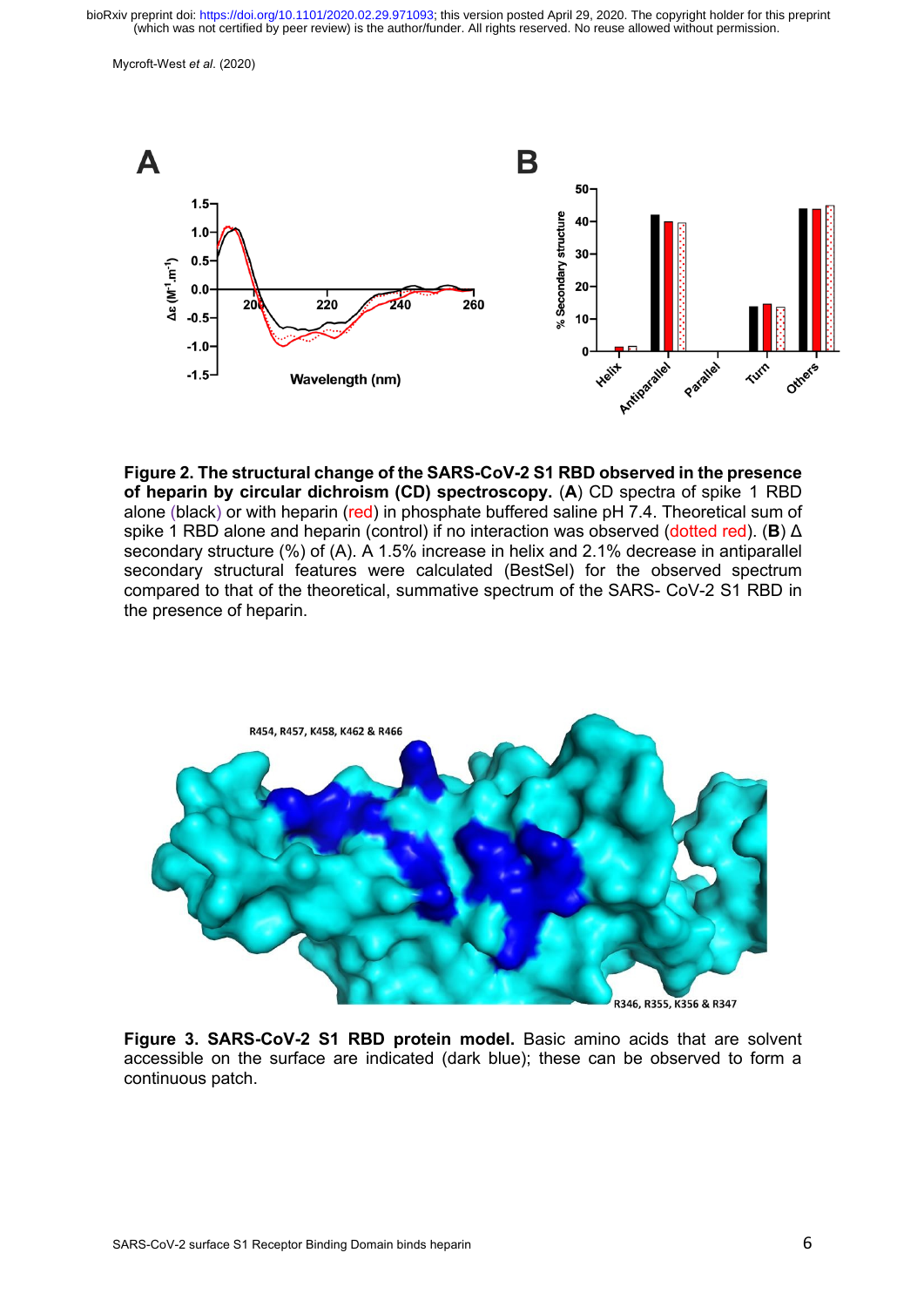Mycroft-West *et al*. (2020)

### **Discussion and Conclusion**

The rapid spread of SARS-CoV-2 represents a significant challenge to global health authorities and, as there are no currently approved drugs to treat, prevent and/or mitigate its effects, repurposing existing drugs is both a timely and appealing strategy. Heparin, a well-tolerated anticoagulant drug, has been used successfully for over 80 years with limited and manageable side effects. Furthermore, heparin belongs to a unique class of pharmaceuticals that has effective antidotes available, which makes its use safer.

Studying SARS-CoV-2 Spike protein structure and behaviour in solution is a vital step for the development of effective therapeutics against SARS-CoV-2. Here, the ability of the SARS-CoV-2 S1 RBD to bind pharmaceutical heparin has been studied using spectroscopic techniques in concert with molecular modelling. The data show that SARS-CoV-2 S1 RBD binds to heparin and that upon binding, a significant structural change is induced. Moreover, moieties of basic amino acid residues, known to constitute heparin binding domains, are solvent accessible on the SARS-CoV-2 S1 RBD surface and form a continuous patch that is suitable for heparin binding.

Glycosaminoglycans are ubiquitously present on almost all mammalian cells and this class of carbohydrates are central to the strategy employed by *coronaviridae* to attach to host cells. Heparin has previously been shown to inhibit SARS-associated coronavirus strain HSR1 cell invasion  $2,18$  and this, in concert with the data presented within this study, supports the utilisation of glycosaminoglycan-derived pharmaceuticals against SARS-associated coronavirus. Furthermore, this study strongly supports the repurposing of heparin and its derivatives as antiviral agents, providing a rapid countermeasure against the current SARS-CoV-2 outbreak.

It is noteworthy that even pharmaceutical-grade heparin preparations remain a polydisperse mixture of natural products, containing both anticoagulant and nonanticoagulant saccharide structures. The latter may prove to be an invaluable resource for next-generation, biologically active, antiviral agents that display negligible anticoagulant potential, whilst the former remains tractable to facile, chemical (and enzymatic) engineering strategies to ablate their anticoagulation activities.

The subfractionation of existing heparin preparations against anticoagulant activities (with proven low-toxicity profiles, good bioavailability and industrial-scale manufacturing) for off-label pathologies, provides an attractive strategy for quickly and effectively responding to COVID-19 and for the development of next generation heparin-based therapeutics.

Such drugs will be amenable to routine parenteral administration through currently established routes and additionally, direct to the respiratory tract via nasal administration, using nebulised heparin, which would be unlikely to gain significant access to the circulation. Thus, the anticoagulant activity of heparin, which can inany event be engineered out, would not pose a problem. Importantly, such a route of administration would not only be suitable for prophylaxis, but also for patients under mechanical ventilation 19.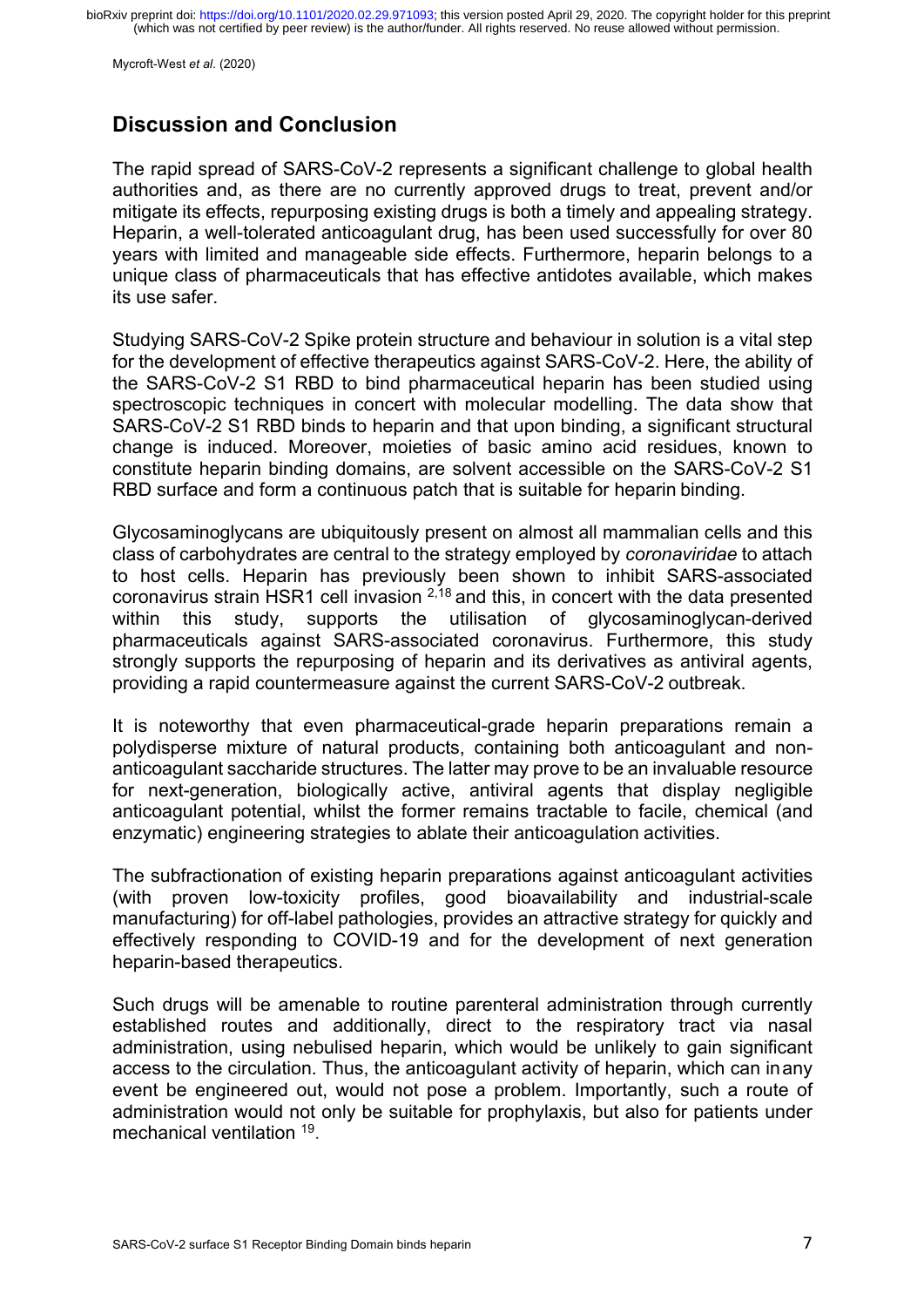Mycroft-West *et al*. (2020)

# **References**

- 1. Herpes Simplex Virus Types 1 and 2 Differ in Their Interaction with Heparan Sulfate. Trybala E, Liljeqvist JA, Svennerholm B, Bergström T. J Virol. 2000 Oct;74(19):9106-14.
- 2. Coronaviridae and SARS-associated coronavirus strain HSR1. Vicenzi E, Canducci F, Pinna D, Mancini N, Carletti S, Lazzarin A, Bordignon C, Poli G, Clementi M. Emerging infectious diseases. 2004 vol: 10 (3) pp: 413-418.
- 3. Heparin prevents Zika virus induced-cytopathic effects in human neural progenitor cells. Ghezzi S, Cooper L, Rubio A, Pagani I, Capobianchi M, Ippolito G, Pelletier J, Meneghetti M, Lima M, Skidmore M, Broccoli V, Yates E, Vicenzi E. Antiviral Research 2017 vol: 140 pp:13-17.
- 4. Subverting the mechanisms of cell death: Flavivirus manipulation of host cell responses to infection. Vicenzi E, Pagani I, Ghezzi S, Taylor S, Rudd T, Lima M, Skidmore M, Yates E. Biochemical Society Transactions 2018 vol: 46 (3) pp: 609-617.
- 5. Initial interaction of herpes simplex virus with cells is binding to heparan sulfate. WuDunn D, Spear P. Journal of Virology. 1989 vol: 63 (1) pp: 52-58.
- 6. Inhibition of influenza H5N1 invasion by modified heparin derivatives. Skidmore M, Kajaste-Rudnitski A, Wells N, Guimond S, Rudd T, Yates E, Vicenzi E. MedChemComm. 2015 vol: 6 (4) pp: 640-646.
- 7. Interaction of HIV-1 Tat protein with heparin. Role of the backbone structure, sulfation, and size. Rusnati M, Coltrini D, Oreste P, Zoppetti G, Albini A, Noonan D, D'Adda Di Fagagna F, Giacca M, Presta M. Journal of Biological Chemistry. 1997 vol: 272 (17) pp: 11313-11320.
- 8. Heparin and its derivatives bind to HIV-1 recombinant envelope glycoproteins, rather than to recombinant HIV-1 receptor, CD4. Harrop H, Rider C. Glycobiology. 1998 vol: 8 (2) pp: 131-137.
- 9. Human Coronavirus NL63 Utilizes Heparan Sulfate Proteoglycans for Attachment to Target Cells. Milewska A, Zarebski M, Nowak P, Stozek K, Potempa J, Pyrc K. Journal of Virology. 2014 vol: 88 (22) pp: 13221-13230.
- 10.Accurate secondary structure prediction and fold recognition for circular dichroism spectroscopy. Micsonai A, Wien F, Kernya L, Lee Y, Goto Y, Réfrégiers M, Kardos J. Proceedings of the National Academy of Sciences of the United States of America. 2015 vol: 112 (24) pp: E3095-E3103.
- 11. Influence of substitution pattern and cation binding on conformation and activity in heparin derivatives. Rudd T, Guimond S, Skidmore M, Duchesne L, Guerrini M, Torri G, Cosentino C, Brown A, Clarke D, Turnbull J, Fernig D, Yates E. Glycobiology. 2007 vol: 17 (9) pp:983-993.